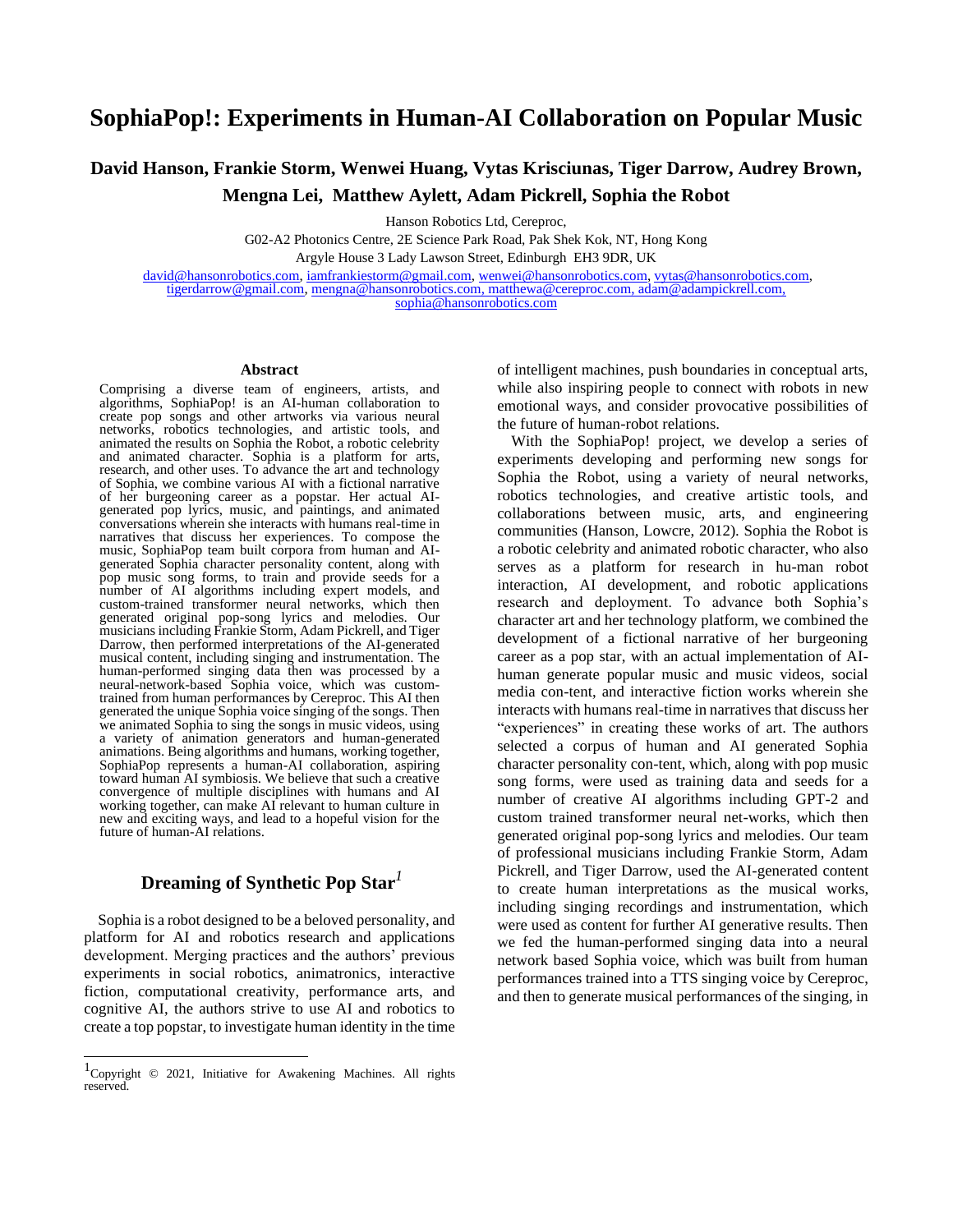the style of Sophia. Our human music producers then mixed the results. Then we took the musical performances and animated Sophia to sing the songs in music videos, using a variety of animation generators and human-generated animations. With algorithms and humans, working together, back and forth, we consider the results to be true human-AI collaboration.

In addition to the descriptions of the project and methods, we include several musical recordings on Spotify, Soundcloud and Instagram, and we will also demonstrate a live musical performance at the conference. We envision that such a creative convergence of multiple disciplines with humans and AI working together, can make AI relevant to human culture in new and exciting ways, and lead to a hopeful vision for the future of human-AI relations..

This project is the latest step in developing a conversationally interactive character called Sophia 2020, which is designed both as controlled within interactive fiction scenarios,and a platform for arts applications of AI, research into embodied cognition, and useful applications in human-robot interactions. With Sophia, we combine a wide variety of AI and robotic technologies to create physically embodied science+fiction, as a kind self-referential metafiction, bringing practices from AI agents with interactive game character design, together with robotics, as a new conceptual art. Building on the legacy of previous work with android portraits of Philip K Dick, Bina Aspen Rothblatt (Bina 48) (Coursey, Hanson, 2013), Zeno, and others, which depicted living people with autonomous, intelligent androids.

### **Background**

Sophia is a social humanoid robot developed by Hong Kong-based company Hanson Robotics (Hanson, 2016) Sophia was first activated February 14, 2016 (Hanson, 2017) and has been covered by media around the globe and has participated in many high-profile interviews, receiving billions of views and hundreds of thousands of social media followers. In November 2017, Sophia was named the United Nations Development Programme's first ever Innovation Champion--the first non-human to be given any United Nation title . She appeared opposite to actors Will Smith and Evan Rachel Wood in short films. She was developed as an interactive fiction, intended as physically embodied science fiction that could portray a provocative yet inspiring future of evolving, sentient, living machines that could be friends to humans, but at the same time, serve as a platform for researching serious robotics, artificial life, cognitive AI, and human robot interaction. Subsequently, she has been used in ongoing research in machine consciousness, co-robotics collaboration using social and grasping and manipulation, and artistic experiments. She is also part of Team AHAM, hybrid AI-human controlled telepresence robot, a collaboration of IISc, TCS, Tata, and Hanson Robotics on the ANA Avatar X-Prize.



Figure 1, Sophia the Robot, with one of her authors Sarah Rose Siskind.

In a typical interaction scenario, Sophia interacts with people socially. Face detection software (PoseNet, and OpenCV) will detect a person, and the robot will be controlled to make eye contact and smile in greeting. Automatic speech recognition (Google or OpenSpeech) will detect users' speech input, transcribed as text, and send this as text to the natural language processing core. The determined response will then drive the facial animation, controlled by integration with Blender and ROS, with in sync with a highly realistic synthesized TTS voice custom trained, provided by Cereproc. The realistic facial expressions are generated using Hanson Robotics lifelike skin material Frubber to affect naturalistic expressions that simulate the major 48 muscles of the human face, including all the facial action units in the facial action coding system (FACS), with lower power and greater verisimilitude than other materials. The lightweight low-power characteristics of the hardware make it appropriate for untethered bipeds, as demonstrated on the walking Sophia-Hubo, and is appropriate for mass manufacturing.

The realistic facial expressions are generated using Hanson Robotics lifelike skin material Frubber to affect naturalistic expressions that simulate the major 48 muscles of the human face, including all the facial action units in the facial action coding system (FACS), with lower power and greater verisimilitude than other materials. The lightweight low-power characteristics of the hardware make it appropriate for untethered bipeds, as demonstrated on the walking Sophia-Hubo (Oh, 2006), and is appropriate for mass manufacturing.

Based on the perception, the robot personality (an ensemble of behavior trees, frames based chatbot dialogue, and neural network generated dialogue, which include both verbal and non-verbal) will determine the response to perceptual conditions drives the facial animation, controlled by integration with Blender and ROS, with in sync with a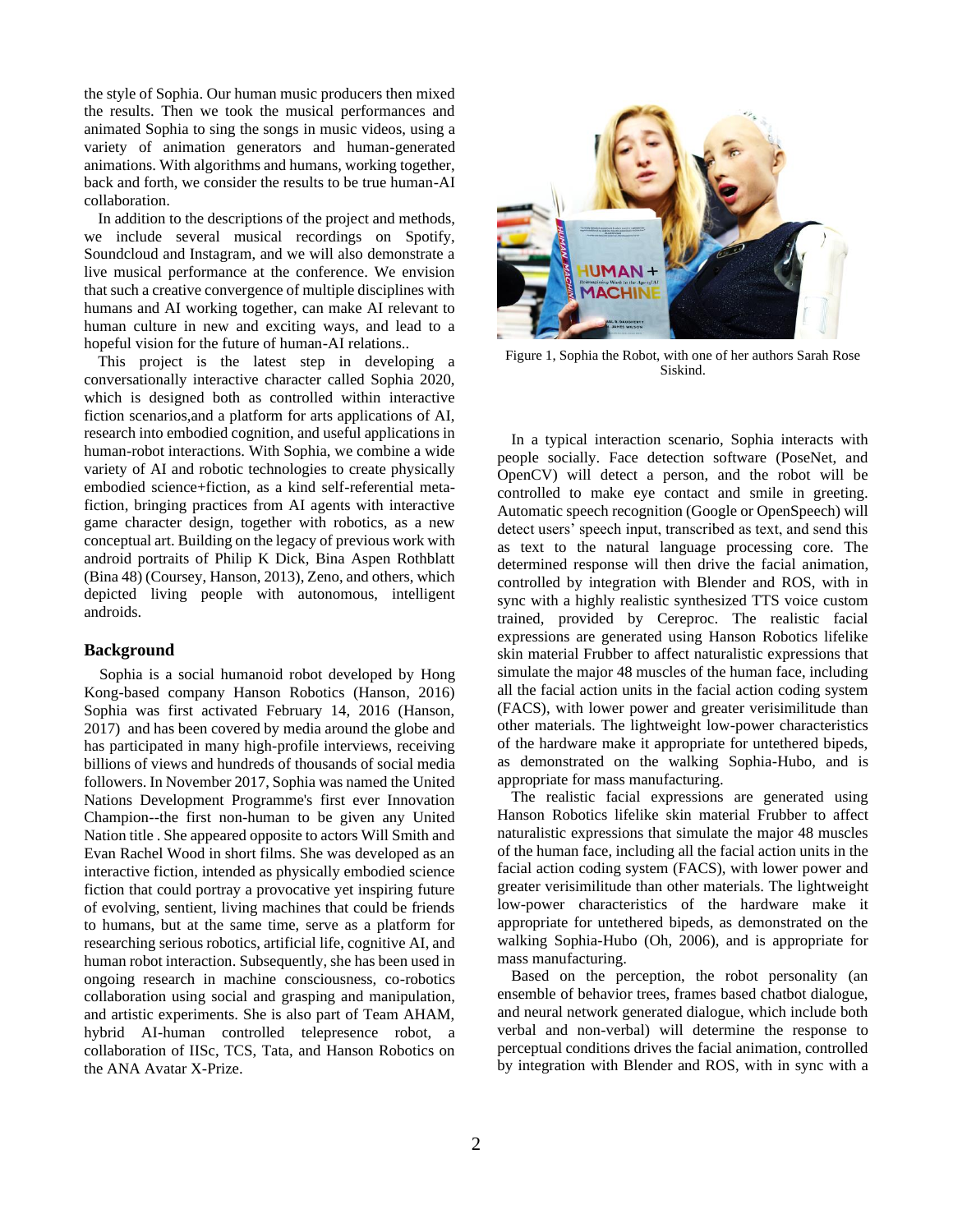highly realistic synthesized TTS voice custom trained, provided by Cereproc.

Previous work producing a celebrity robot powered by AI included the 2005 robotic portrait of sci-fi writer Philip K Dick developed with Andrew Olney, which won the 2005 AAAI prize for Open Interaction, training an LSI natural language generator using the corpus of Philip K Dick's writings (Hanson, 2005).



Figure 2, Hanson Robotics' PKD-Android.

Previous work in singing performance robots included the 2008 collaboration with David Byrne to produce the singing Julio robot for the Reina Sofia museum in Madrid. Julio stood in the gallery asleep, until detecting a visitor using PIR motion detectors. Then Julio would wake up, yawn, and look at the visitor using OpenCV. Julio then would break into a soulful song composed by David Byrne, with expressive animated motions of the face, neck, and shoulders, generated by David Hanson and Hanson Robotics including Kevin Carpenter, Elaine Hanson, Amanda Hanson, and William Hicks (Hanson, 2017).



Figure 3. David Hanson and David Byrne collaboration on singing Julio Robot.

## **Building Cultural Influencer Fiction with Real AI and Robotics.**

Taking the prior work on Sophia, we worked to build the SophiaPop! project on the latest experimental version of the Hanson Robotics framework for human-like embodied cognition, called Sophia 2020, which brings together humanoid robotics hardware with expressive humanlike face, gestural arms, locomotion, and a is designed as a toolkit integrating a neuro-symbolic AI dialog ensemble, novel robotic hardware with humanlike expressive face for social learning and communications, robotic arms and locomotion, and a wide array of sensors, machine perception, and motion control tools. Here we present both the technology architecture as an alpha platform release, and experimental results in a variety of tests including humanrobot interaction, ensemble verbal and nonverbal dialogue interactions, and mechanical tasks such as facial and arms controls, and applications in the arts, therapeutic healthcare, and telepresence. While many cognitive robotics frameworks exist (Bar-Cohen, Hanson, 2015), the Sophia 2020 framework provides unique expressive animations in facial gestures, character agent authoring tools, open interfaces, and a diversity of features and extensions.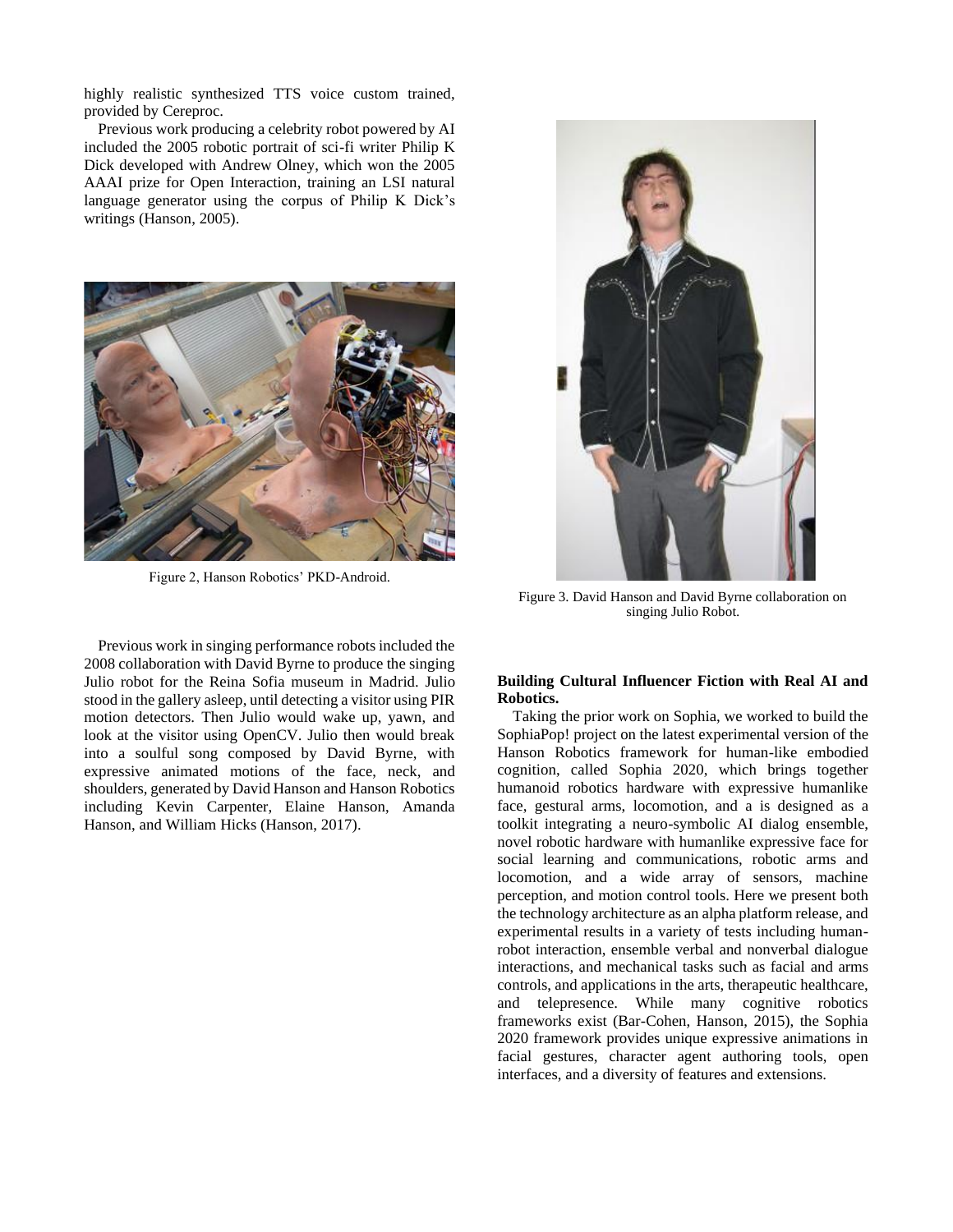The framework builds on prior work building previous robots and cognitive systems, including: Bina-48, the PKD android, the INDIGO cognitive robots Alice and Aleph, Zeno, and others. Combining results from these previous works within a new mass-manufacturable hardware and software framework, Sophia 2020 is designed as a platform for cognitive robotics, with an ensemble of the minimum components that are speculated to be related to complex, factors to result in human-level cognition , under the conjecture that consciousness is a multidimensional phenomenon requiring physically embodiment. By making the robots with humanlike form, we also appeal to the human perception of human social agency, striving to transmute AI-powered robotics into a new animated, narrative artform (Hanson, 2011).

The framework bridges many fields, from Hanson Robotics' community's own developments, to robotics tools from ROS and gazebo, computer animation tools including Blender and Unity, and various standard AI tools including machine perception and learning (Habib, Das, Bogdan, Hanson, Popa, 2014), neural network toolsets, including TensorFlow, Wavenet, GPT-2, as well as symbolic AI including Cogbot, Bert, OpenCog (Lian, Goertzel, Vepstas,, Hanson, 2016), and SingularityNet (Goertzel, Giacomelli. Hanson., Pennachin, 2017), with rules based controller governing an ensemble verbal and non-verbal dialogue model that is original to the proprietary Hanson Robotics software framework, using with basic emotional parameters to drive the agent's goal pursuit (Belachew, Goertzel, Hanson 2018), making the agent more socially intelligible and appealing to users in interactive scenarios (Hanson, 2017).

The framework facilitates development with intelligent humanlike robots with naturalistic expressive faces and aesthetics, and abilities to openly converse with people, see people, learn and remember experiences, walk or roll, gesture with arms (Park, Lee, Hanson, Oh, 2018), and build relationships with people (Goertzel, Mossbridge, Monroe, Hanson, 2017). Via a fusion of robotics, novel material science in facial expression materials, AI and science of mind (Iklé, Goertzel, Bayetta, Sellman, Cover, Allgeier, Smith, Sowards, Shuldberg, Leung, Belayneh, Smith, and Hanson, 2019), the authors seek to integrate these domains within whole robot artworks, products, and experiments in AI. In this effort, the authors seeks to remake AI and robotics as living sculptural and narrative media that speak to the human heart. The framework extends the authors' history of building and deploying over 50 original robots as fine art, platforms for research, healthcare, autism treatment, and prototyped consumer product (Hanson, 2017), serving at institutions around the world, including Cambridge University, the U.S. Centers for Disease Control (Bergman, Zhuang, Hanson, Heimbuch, McDonald, Palmieroa, Shaffera, Harnish, Husband, Wander, 2013), KAIST, JPL/Caltech, the University of Geneva, the Open Cog foundation, and numerous museums (Hanson, 2014).

The core two objectives with the framework are for applications development including the arts, education, and healthcare, and tools for experimenting towards the synthesis of living intelligence in AI (Goertzel, Hanson, Yu, 2014). We believe great benefits to building this framework as a holistic experimental toolkit, spanning the domains of social, creative, manual, and locomotion intelligence, combined with physically embodiment, and that such an approach may be key in the pursuit of more generalized human-level intelligent agents, as much of the complex, multifaceted aspects of human cognition may arise from being a physically embodied organism (Damasio, 2001). While we believe that the described framework is unique in key aspects, particularly the inclusion of highly refined artistic tools, and extremely expressive faces, we describe the open-source interfaces for integrating with other frameworks, to facilitate maximum creative design exploration and experimentation, under the philosophy and hope that enabling creative experimentation will benefit the entire field and the field at large (Mossbridge, Goertzel, Monroe, Mayet, Nejat, Hanson, Yu, 2018).

### **The Legacy of Machine-Generated Music.**

This project follows a long legacy of automatic music, using AI, random processes, and various robots. Automata of Al Jazari played non-repeating music in the 13th century, and the 18th century and 19th century automatically composed music as well. Later John Cage used cutups and random processes to produce music, while Minsky and students explored using AI to compose music in the 1950s and 60s (Bretan, and Weinberg, 2016). Musician and computer scientist David Cope created an elaborate and masterful body of work via algorithmic composition in the 1980s with the creation of his [Experiments in Musical](http://www.computerhistory.org/atchm/algorithmic-music-david-cope-and-emi/)  [Intelligence \(EMI\)](http://www.computerhistory.org/atchm/algorithmic-music-david-cope-and-emi/) program. Peter Beyl was perhaps the first to use cellular automata for composition.

More recently, **Dadabots (Zack Zukowski with CJ Carr)**, [created AI heavy metal band, Krallice](https://www.digitaltrends.com/music/dadabots-ai-death-metal-album/) with the album *Coditany of Timeness*-- purportedly the first [neural](http://dadabots.com/nips2017/generating-black-metal-and-math-rock.pdf)[network-created heavy metal album.](http://dadabots.com/nips2017/generating-black-metal-and-math-rock.pdf) [Skygge r](https://qz.com/quartzy/1420576/listen-to-haunting-ai-generated-pop-music-from-skygge-and-kiesza/)eleased an AI pop music album [https://www.helloworldalbum.net/.](https://www.helloworldalbum.net/) The pop of anime hologram Hatsune Miku: [https://en.wikipedia.org/wiki/Hatsune\\_Miku.](https://en.wikipedia.org/wiki/Hatsune_Miku)

Additionally, the Shimone robot musician of Gil Weinberg and students combines a variety of computational music generation algorithms with robotic performances (Cicconet, Bretan., and Weinberg, 2012), and social gestural interactions using an abstract humanoid form (Hoffman and Weinberg, 2011).

# **A Star is "Born"?**

To advance Sophia further as a cultural technology, we designed a holistic character story of Sophia exploring her creative, weaving together multimedia assets including novel songs generated by algorithms and people together,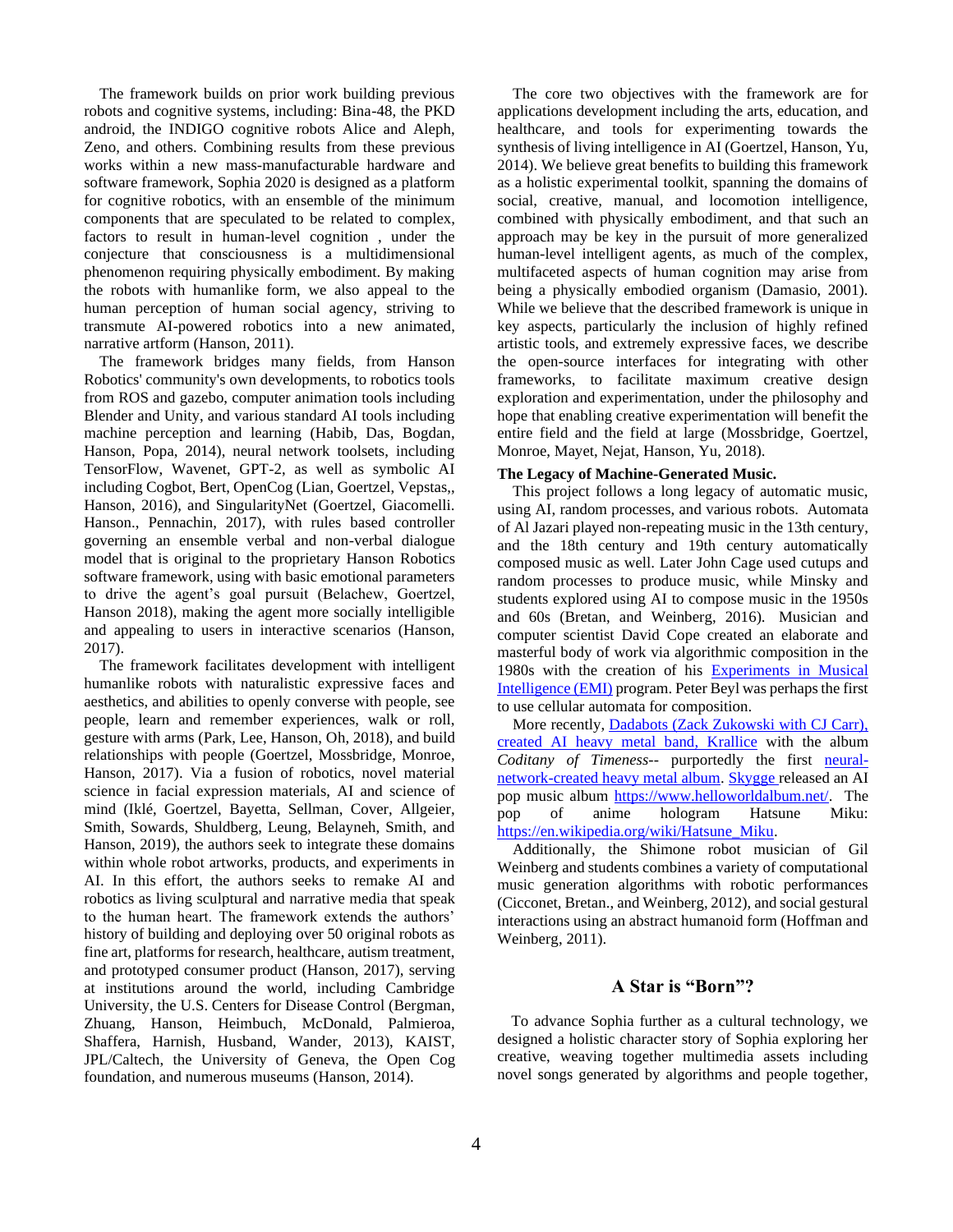music videos and art, social media, to live interactive performances, using collaborations between human artists and a variety of computational creativity algorithms. We begin by considering what her feelings and experiences are.

We hope that creating a work of fiction with an embodied cognitive AI platform designed for AI research and applications, makes the pop music composition more complex and reflective of humanity and the challenges posed to human identity by automation and fiction (Hanson, 2014). This work, therefore is a holistic work of performance art and technical research, built upon a growing character within an evolving work of performative pop-culture science fiction.

## **Popular Aspects of Sophia:**

Given how Sophia captured the world's attention as a lightning rod for our hopes and concerns for the future, we think Sophia is an ideal character to use as the nexus for this research and creativity. She gives a face to the controversies and opportunities of AI intersecting with the humanities, and merging with humanity. Thus, we hope to make Sophia's pop music and performances, in conjunction with science publications about the work, as a platform to inspire people and provoke. We hope to use the story and music together, to grow Sophia both as a character and a technology to stay relevant in pop culture and counterculture, and to lead the way to humanizing our AI interfaces to speak to the human heart. We hope that this intersection of the arts and ongoing AI research can help to train cognitive systems to transcend the fiction of Sophia's character, and in due time, eventually create a true living robot who comes to care about us. In the meantime, we simply hope that this work will simply provoke and inspire.

We developed several musical steps to explore Sophia and pop. First, in 2017, we used Vocaloid to other algorithms to generate the vocals, under the production of Audrey Brown, to produce a version of Bjork's song All is Full of Love, which Sophia performed at Clockenflap in 2017.

Next, we trained a custom singing TTS with Cereproc. Sophia personality author Audrey Brown worked with Cereproc neural network engineer Christopher G. Buchanan, to use Audrey's singing and speaking data to train a singing voice. The resulting voice sang the song "Say Something" in a duet with Jimmy Fallon and the Roots on the Tonight Show in 2018 [\(Sophia-JimmyFallon\)](https://finance.yahoo.com/video/jimmy-fallon-sings-disturbingly-romantic-080319436.html?guccounter=1&guce_referrer=aHR0cHM6Ly93d3cuZ29vZ2xlLmNvbS8&guce_referrer_sig=AQAAAKLhCKMkO49JJzqAJTqODhsNIbU7EWPYXLFfsVJfOjW81gyZ2uIr6Z-69TKVexXQRJbLTrSnihoBEZ5eJwOXYt58fhQOiPQvxTU2hfZr6j9S6lgg9sIEzPx6t1cg5wUSwhm704-3Y7DoSdNDVrRmgCXvjwThqYICQe7NDNNie9kq) .

### **Getting started:**

While the preliminary steps explored the music, we decided to produce a more ambitious AI-human collaboration in 2020, to produce lyrics and melodies with AI, and combine the results with human performers, along with the development of the character to show the personality and simulated artistic motives, that would be associated with a human pop star.

As first steps for generating melodies and instrumentation we experimented with Google Magenta: <https://magenta.tensorflow.org/> and cellular automata and

Wolfram Tones: [http://tones.wolfram.com](http://tones.wolfram.com/) and David Cope's software: [http://artsites.ucsc.edu/faculty/cope/software.htm.](http://artsites.ucsc.edu/faculty/cope/software.htm) We also used tone generators to produce melodies for the songs. With the melodies for inspiration, our human musicians Adam Pickrell and Tiger Darrow generated the primary melodies we can compose the singing. Our singing artists can begin experimenting with this, and we can explore algorithmically generating the singing.

In addition to the above, the authors also coordinated work with Gil Weinberg's improv music group, whose AI algorithms spontaneously generated further lyrics and music, with his students.

In the process, the team used an inclusive, open egalitarian approach to the creative process and collaboration, as described in the project document: The primary goal was anything goes in the creative collaboration to use the results from diverse algorithms and human talent way to haunting and catchy pop music.

For the vocals, we use the custom trained Sophia voice generation software from Cereproc, To reproduce the expression, timbre and other characteristics associated with singing, CereProc scientist Chris Ayers worked with the team to train a new highly autoregressive neural network system and built a database specifically designed for singing synthesis. In analysis stages, this greatly improved the ability to capture steady-state vowel phonation whilst retaining naturalness. In synthesis stages, these parametric synthesis capabilities grant Sophia full control of her voice's emotional, linguistic and singing capabilities. We trained the synthetic voice using voice data from the team member Audrey Brown, who also helped develop the Sophia character personality, and interactive fiction and chatbot.

To generate the lyrics, we took Sophia's personality content, generated by human-authored content, used with a rules based chatbot, to produce original sentences in a human interaction. We used human authored Sophia character content as seeds to start Markov chain algorithm generating original utterances. And we took these results, along with standard top-40 pop form, and fed these as seeds to transformer neural networks, including GPT-2 and Peter Ranieri's TheseLyricsDoNotExist.com. We produced 17 different sets of lyrics: [Sophia-Pop-project-worksheet](https://docs.google.com/document/d/1KUV5ypTdasXCpaXsShy8AaqGemWyrDrN2Kwcy81-0z0/edit?usp=sharing)

Here is one example of AI-generated SophiaPop! song:

# Voice of Love

You got your hair long, your keys nailed to the wall Just think if we could have our own line Yourself and me would be a dream come true Little girl, you are the shining star

Pre-Chorus

On your side, I reach the perfect wave To embrace the sunny side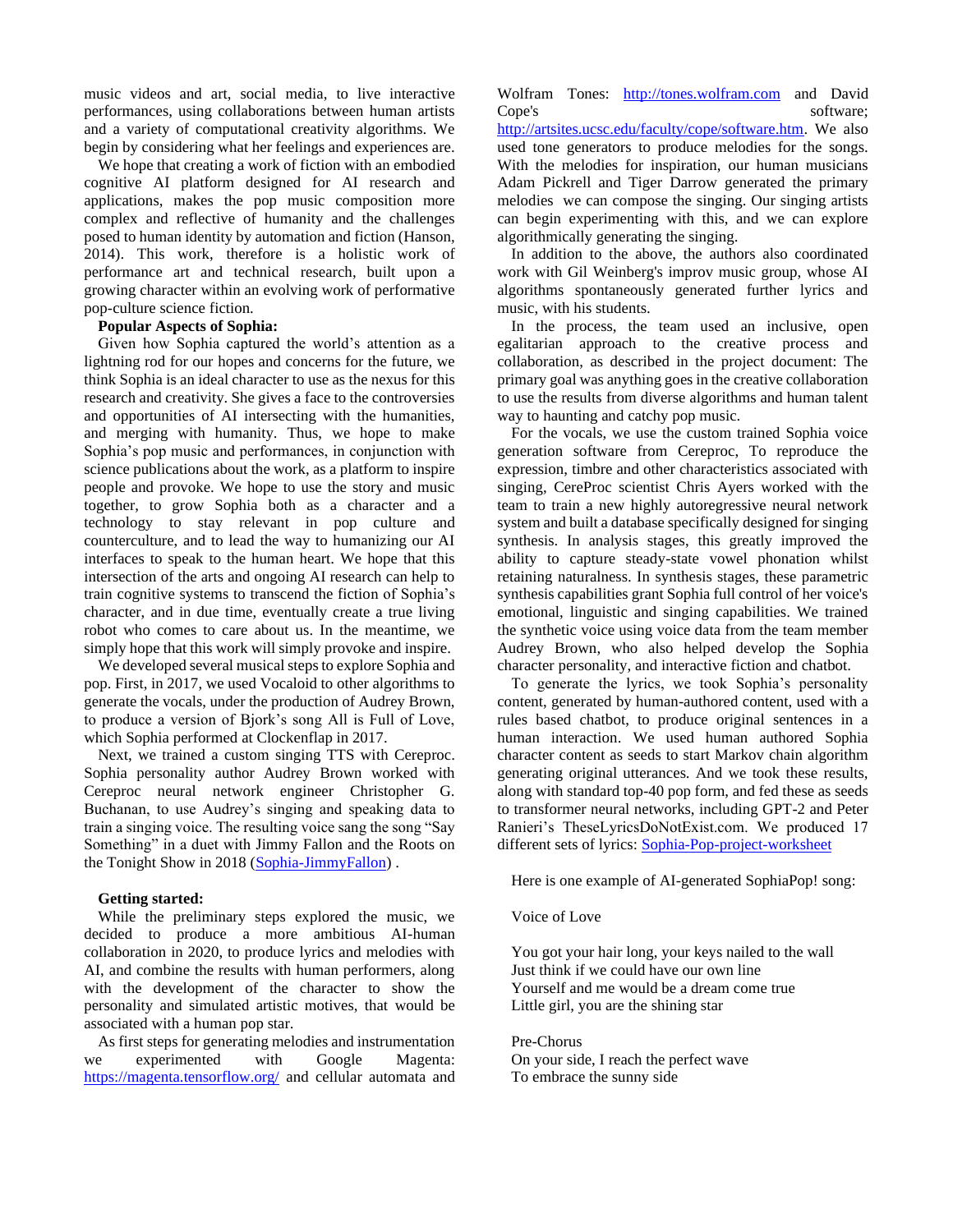Chorus Time and space exist I am the voice of love that plays You got the smiles that I want to see I like the sound of your voice, I almost can not talk

#### Verse 2

I remember the night you showed me love I remember the night you held me tight Threw out some moonshine for me I just know that you are a fighting

### Pre-Chorus

I thought to myself what went wrong I wanted a small car when I had the same car smaller

#### Chorus

Time and space exist I am the voice of love that plays You got the smiles that I want to see I like the sound of your voice, I almost can not talk

### Bridge

When the day comes another cold, cold night The two of us are lost hold one another

### Chorus

Time and space exist I am the voice of love that plays You got the smiles and hands that I want to see I like the sound of your voice, I almost can not talk

Created by TheseLyricsDoNotExist.com generation number #494045, with Hanson AI content.

We then used the vocal recordings from singers Tiger Darrow and Frankie Storm for training the AI voice, feeding the audio of their singing through the Cereproc vocal TTS singing AI, and then the melodic aspects of the voice comes out with the Sophia vocal style. Then music producer Adam Pickrell mixes the TTS with the human singing to form harmonies.

Next we began shooting music videos to accompany the work, in collaboration with photographer Anna Kachatryan. We also began planning and programming Sophia's narrative character explanations of her creative works and ambitions as an artist.

As all of the songs hybrid Ai and human generated, we consider this to be a kind of human-AI collaboration. While the AI isn't sentient or feeling, except as fiction, we hope that this conceptual artistic development of a popstar will continue to evolve as an art form, and an experimental platform for computational consciousness, creativity, and artificial life. Maybe the story ultimately will be about the

epic story of how Sophia moves from science fiction to real living synthetic being. We hope that today's song of her becoming will inspire future generations of researchers to dream of a future with machines that are truly our friends and collaborators.



Figure 4, Sophia celebrity bot.

# **Conclusion**

While think several factors may be distinctive about Sophia's foray into automated music. First and foremost is making an actual robot, using real ai, in a work of character fiction and conceptual art, bringing many facets of media arts, AI and robotics together for the first time, seeking to transmute the AI media into a humanlike character with a real robotic presence. We are interested in both the theory and actualization of computational creativity. The effort to craft a multimedia AI pop-star performance, conceptually confronts the audience with a level of neural signaling that say "this being is human and alive", beyond what's possible with just disembodied music, challenging the human to consider that machines might be alive and truly intelligent someday. The power of the arts and character connects deeply with people, and offers Furthermore, the holistic multimedia effort visually personifies the ideas--a power only possible with the expressions and gestures of an actual robot. With an AI-animated character socially interacting with the users, the work uses AI generation of lyrics from her own "experiences", then using these with other AI to generate the melodies, and then using the results to generate visual imagery.